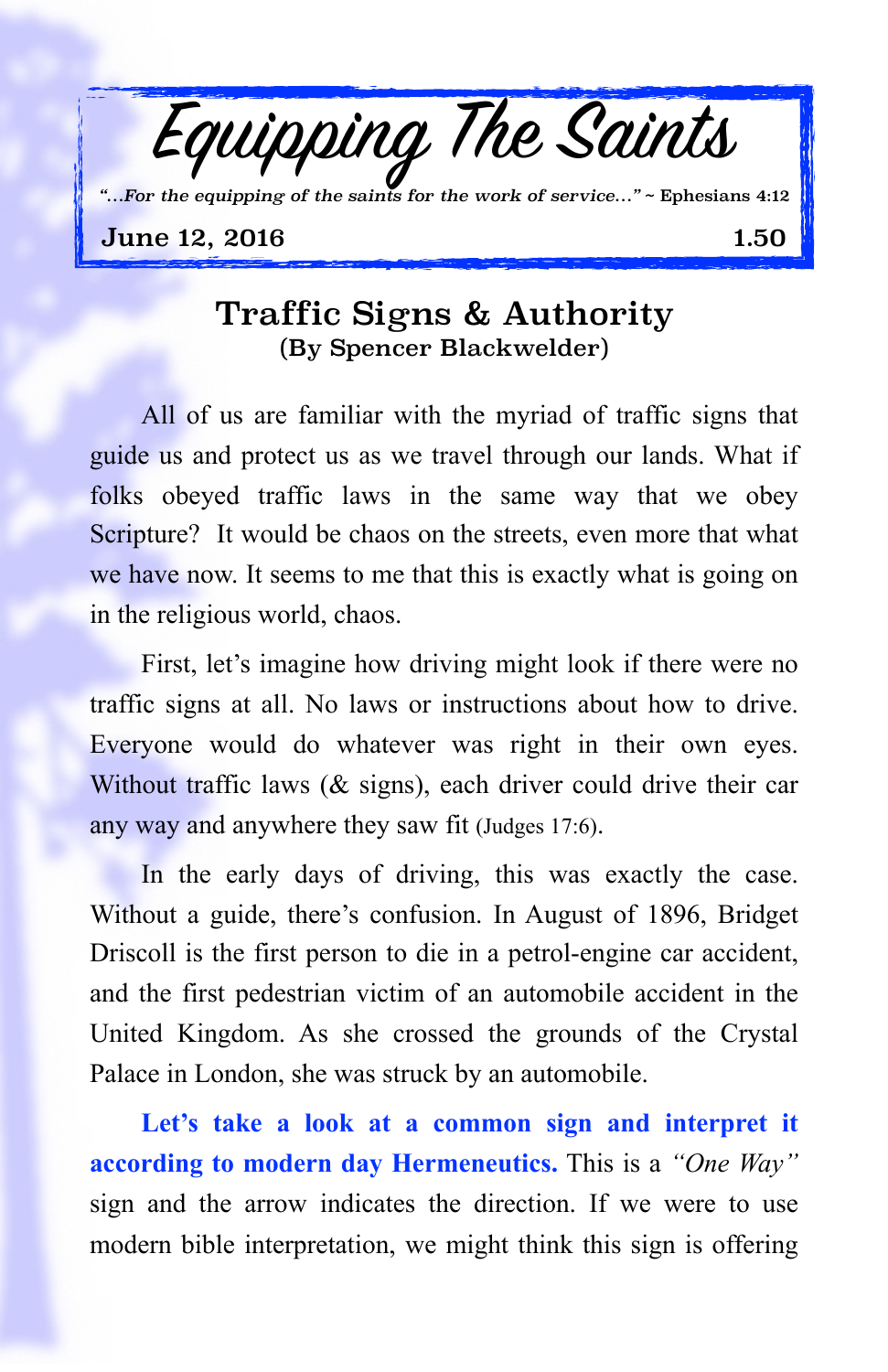options. We might say, *"it doesn't say I can't go left."* Of course that is ridiculous. This sign allows traffic to go in *only one direction*. Let's look at a biblical example, the example of marriage. In Mark 10:7, Jesus said, **"For this cause shall a man leave his father and mother, and cleave to his wife."** According to this text and others, Ephesians 5:31,



scriptural marriage is between a man and a woman with no other options allowed. When God states specifically what He wants, it eliminates all other options.

In another example, disciples came together **"upon the first day of the week to break bread"** (Acts 20:7). The specific direction is **"upon the first day of the week"** and **"to break bread."** Modernists interpret this passage to allow for semiannual or quarterly observances of the Lord's supper. They say, *"we can observe the Lord's Supper once a year, or once a month because it never tells us how often."* We never use this logic anywhere else in our lives. If your employer tells you that payday is on Friday, will you allow him to pay you once a year as long as it's on a Friday?

Continuing on with another example, let's see if their logic works regarding evangelism. The Bible says, **"Whereunto he called you by our gospel, to the obtaining of the glory of our Lord Jesus Christ"** (2 Thessalonians 2:14). Under modern interpretation standards, we could call people with a carnival, a concert, games or a BBQ supper. It appears to be working for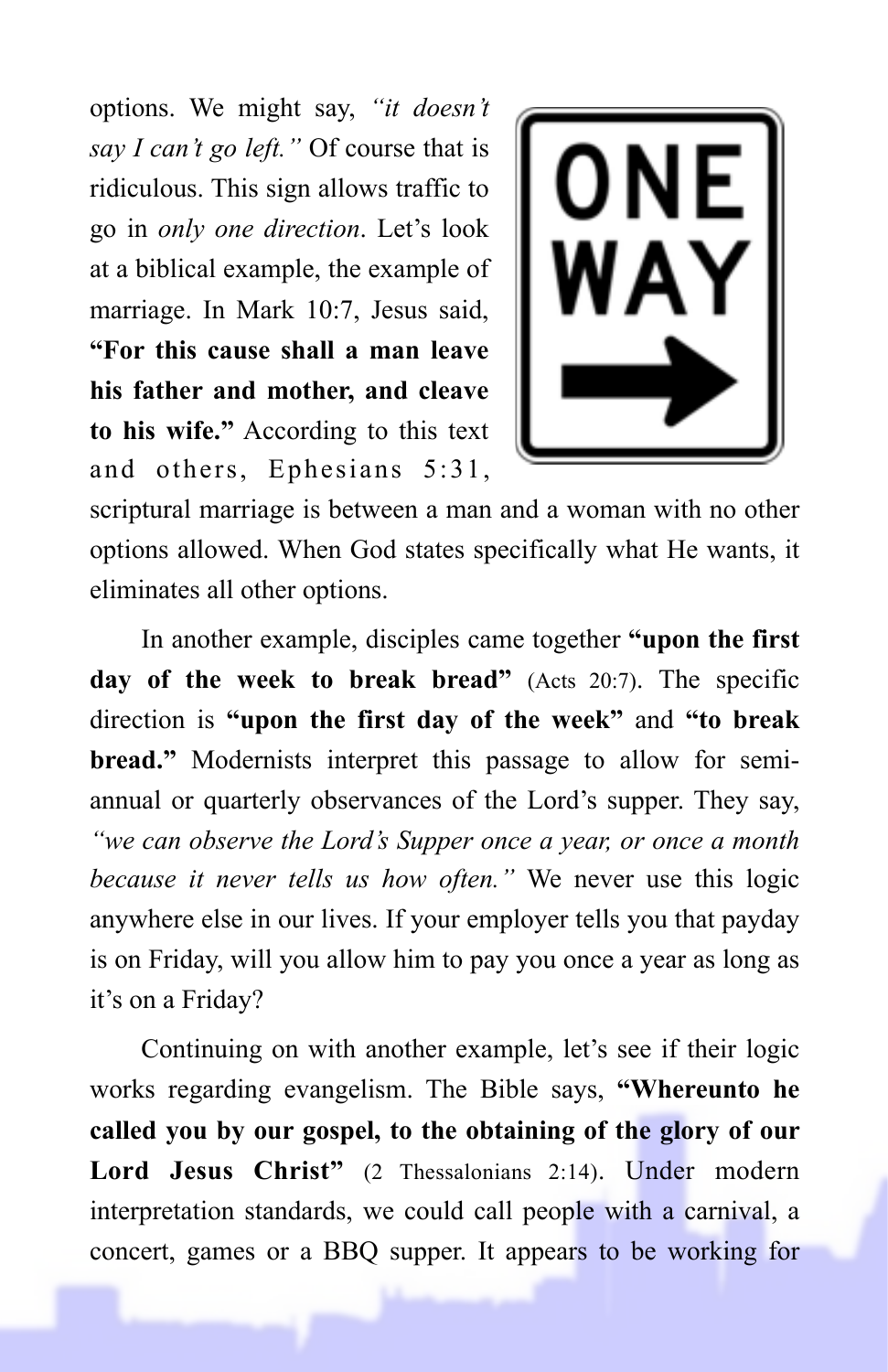their buildings are full of people **"Whose end is destruction, whose God is their belly, and whose glory is in their shame, who mind earthly things"** (Philippians 3:19).

Last one. This is a stop sign. It means stop. It means nothing else. Jesus said, **"I tell you, Nay: but, except ye repent, ye shall all likewise perish"** (Luke 13:5). Once again,

denominations are telling you that you don't actually need to *"stop"* sinning in order to be saved. Years ago, I ran a stop sign and had the front end of my VW Rabbit removed. You see, when we fail to stop, we cause all sorts of problems, and sometimes, people get hurt.



When speaking with people about these concepts, you can use these types of examples to help your neighbor to see the truth. In order for these to be effective, you need to remember to preach Jesus (Acts 8:35).

## "Give Attention to Reading" (By Andrew Dow)

In a letter in which Timothy is encouraged to be aware of and combat false teaching, Paul writes these words, **"give attention to the** *public* **reading** *of Scripture***"** (1 Timothy 4:13, NASB). Although the New American Standard Bible supplies the word **"public"** due to the context, it is not in the greek. In this instance, the New King James Version is more literal—**"give attention to reading."** However, the point largely remains the same: *to guard against false teaching, read the truth!*